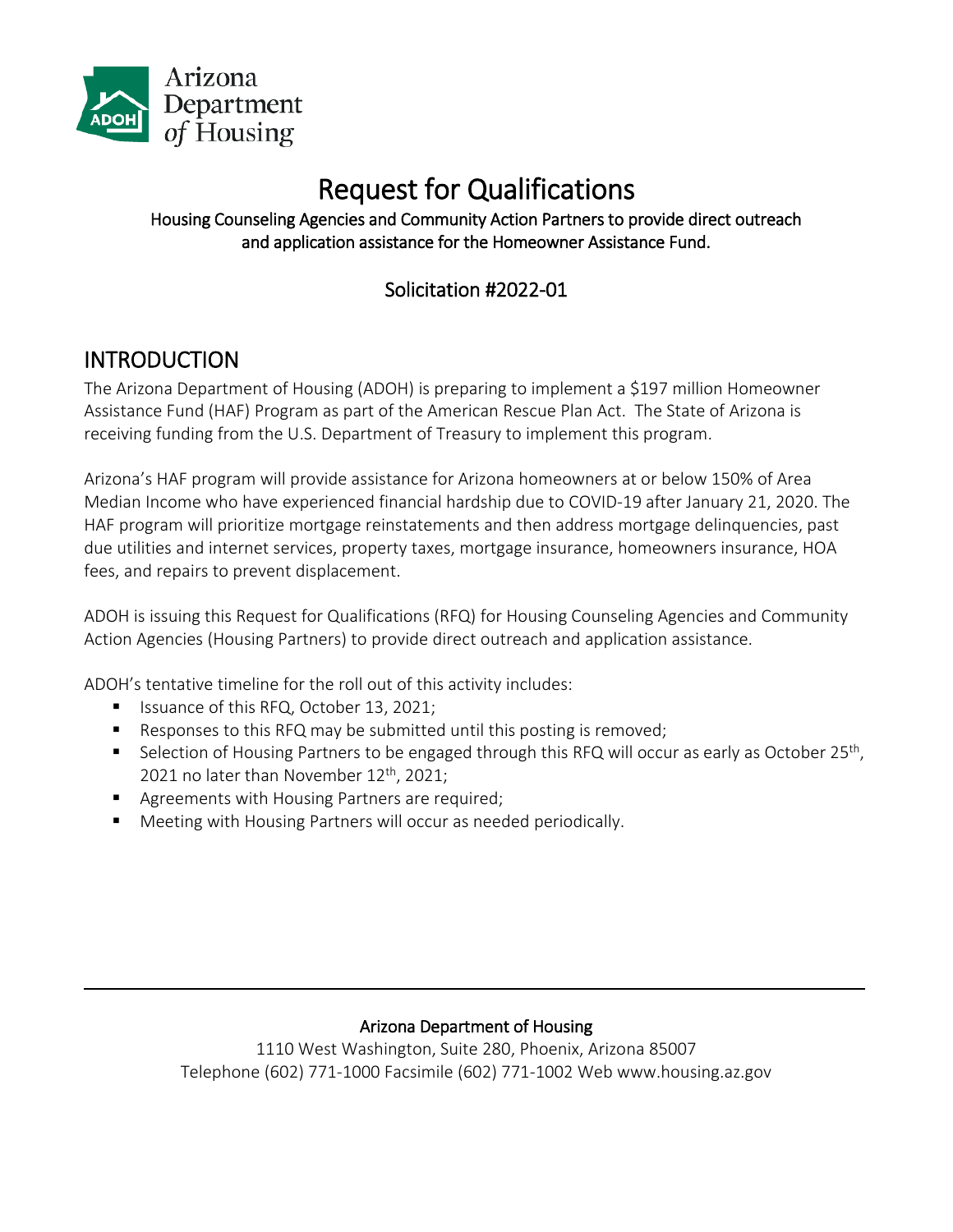# PURPOSE

ADOH requires assistance from Housing Counseling Agencies and Community Action Agencies (Housing Partners) to provide direct outreach and homeowner application assistance for the HAF program. In order to expand the program delivery abilities, qualified agencies must demonstrate capacity to deliver the services described in the Scope of Work.

The HAF Program includes the following components:

#### Reinstatement (RA) Payment Assistance

- 1. Maximum \$25,000 per household;
- 2. Maximum monthly assistance across all programs of \$3,500;
- 3. Maximum number of past due mortgage payments to be rescued is 12; and
- 4. Insurance Assistance Payment (Homeowners, Flood, and/or Mortgage) up to (1) annual homeowner's insurance premium;
	- a. Will apply if fees are not escrowed into the homeowner's monthly mortgage payment.

#### Utility / Internet / Broadband (UI) Payment Assistance

- 1. Maximum \$25,000 per household;
- 2. Maximum monthly assistance across all programs of \$3,500; and
- 3. At least one installment payment in arrears on one or more of the following: utilities, such as electric, gas, garbage, home energy, and water or internet service, including broadband internet access service.

#### Monthly Mortgage (MM) Payment Assistance

- 1. Maximum \$25,000 per household;
- 2. Maximum monthly assistance across all programs of \$3,500;
- 3. Additional 3 months of monthly mortgage payment assistance outside of reinstatement;
	- a. If not all (12) rescued RA payments are used, remaining months may be used for additional monthly mortgage payment assistance.

#### Delinquent Property Tax (DPT) Payment Assistance

- 1. Maximum Amount of Assistance \$25,000 per household; and
- 2. Delinquent by at least one installment but not to exceed three (3) years of delinquent property taxes;
	- a. Will apply if fees are not escrowed into the homeowner's monthly mortgage payment.

#### Association Fees & Lien (AFL) Payment Assistance

- A. Maximum Amount of Assistance \$25,000 per household; and
- B. Allow payment assistance of one (1) annual premium for homeowner's association fees or liens, condominium association fees, or common charges;
	- a. This will apply when association and/or lien fees are delinquent enough that there is a risk of displacement of an eligible homeowner.

#### Displacement Prevention (DSP) Payment Assistance

- 1. This component will not be launched at program startup;
	- a. ADOH will revisit this allocation and disbursement of funds as it gains more experience with the program and determines the need within the targeted geographic areas.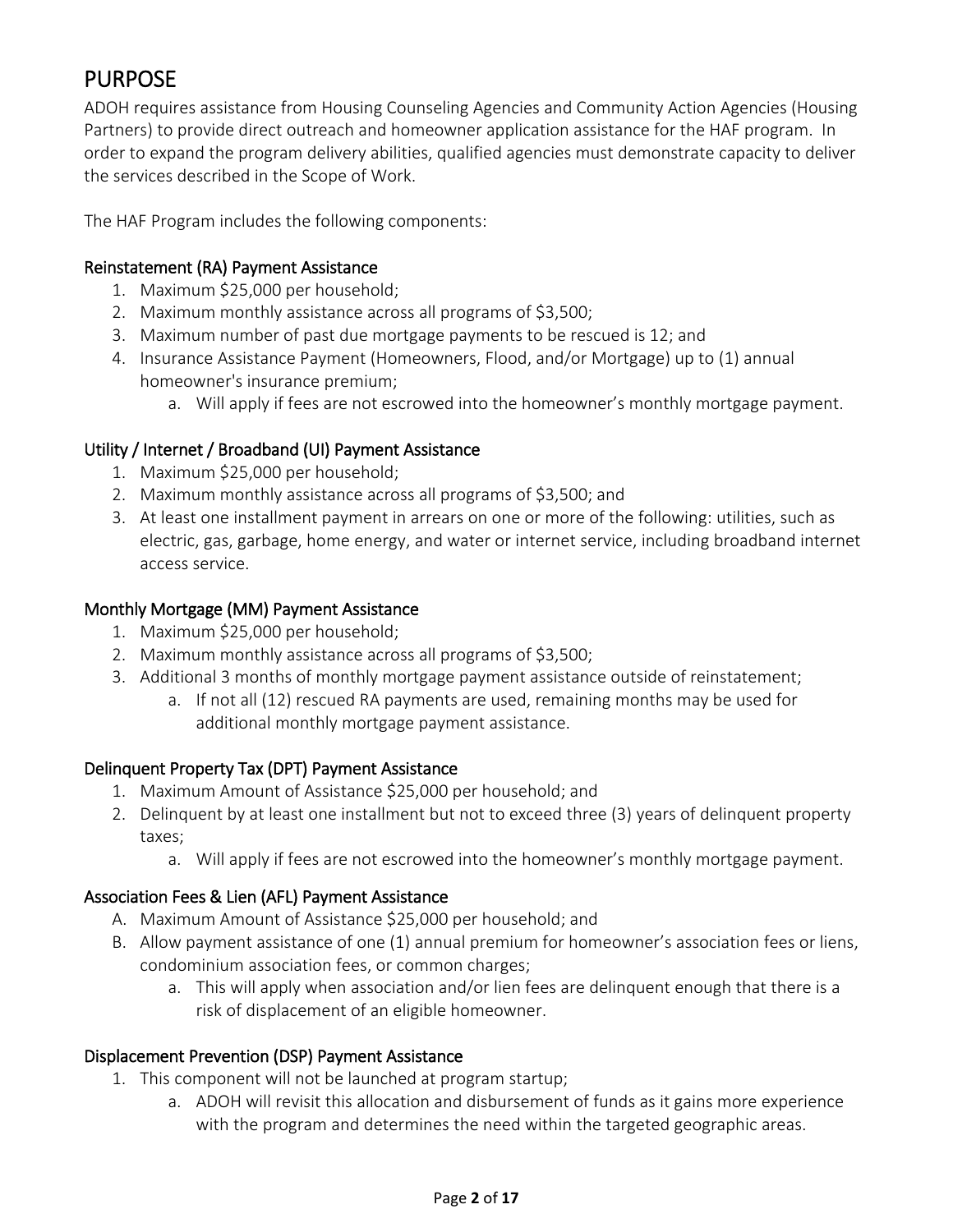# SCOPE OF WORK

Below is a description of various aspects of program tasks and deliverables which the selected Housing Partners will be required to provide.

**Outreach.** Housing Partners to provide direct outreach to the most at-risk community members, including those in high minority census tracts, low income communities, and rural Arizona communities. Direct outreach can include phone calls, in-person meetings, and events.

Homeowners without access to the Internet. With respect to homeowners who do not have access to the internet, Housing Partners will be required to complete the web application on behalf of interested homeowners. This may require a meeting with the homeowner or may be completed over the telephone. Based on the results of the pre-screening filter, the Housing Partner will assist to move the homeowner along in the process for financial assistance for those who appear to be qualified for assistance.

Potentially eligible homeowners without a Social Security Number. With respect to homeowners who appear to be potentially eligible for financial assistance based on their attempted submission of a completed application through the website, but do not have a social security number to go through the initial ID.me process to validate their identity, Housing Partners will assist the homeowner in completing a paper application and fax (to be provided) such applications with all required documentation to Maximus Human Services, Inc.

**HAF Program Portal**. With respect to the program portal, Housing Partners are required to assist homeowners with completion of the online application and select their corresponding Agency name while moving through the application process to show they assisted in the application completion. This is necessary for compensation to Housing Partners in this program.

Follow Up Assistance. Follow-up on incomplete or denied applications.

Reporting Requirements. In addition to its transmittals for individual applicants and assistance, the agency shall submit monthly reports to ADOH updating program activity, using the Departments template report. ADOH may request additional information from the housing partners as needed to meet its monitoring or reporting obligations to the federal and state governments.

# EXCLUDED ITEMS

The selected Housing Partners shall be required to provide their own working space, office equipment and supplies, meeting spaces, insurance and all other materials necessary to perform the functions described in this RFQ.

# **COMPENSATION**

Housing Partners will be compensated through several mechanisms, including:

- **5 200** For assistance with one online or printed application includes gathering information for online or manual identity verification and documentation upload;
- $\overline{\phantom{a}}$  \$550 For approval of the application agency assisted in completing; and
- $\bullet$  \$50 For any follow-up on incomplete or denied applications;
- Reimbursement For direct outreach and events upon the Departments review of contact list, outreach event documentation, sign-up sheets, and employee time.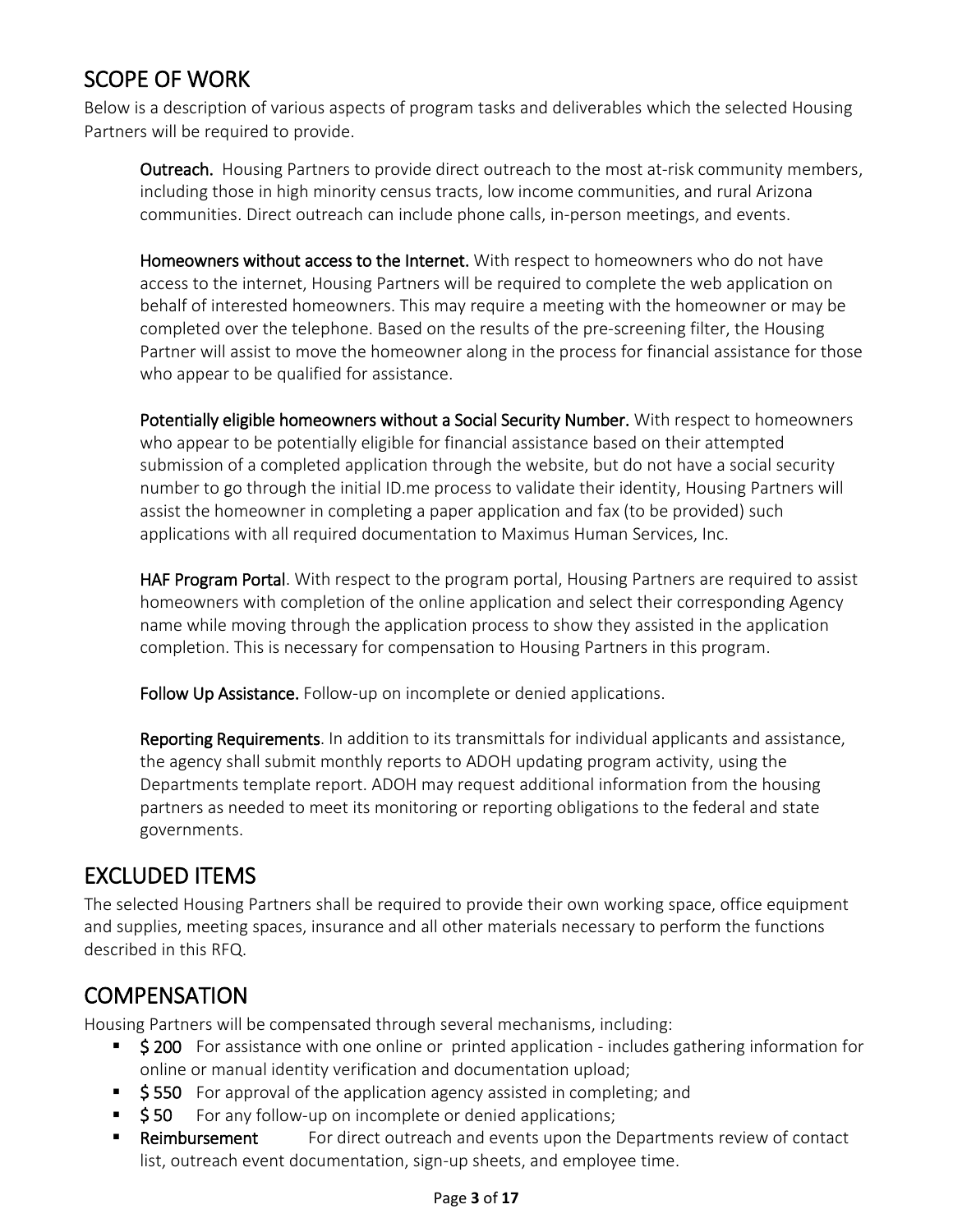# RESPONSBILE ADMINSTRATOR

The selected Housing Partners will report to:

Esperanza Padilla HAF Program Manager Arizona Department of Housing 1110 W. Washington, Suite 280 Phoenix, AZ 85007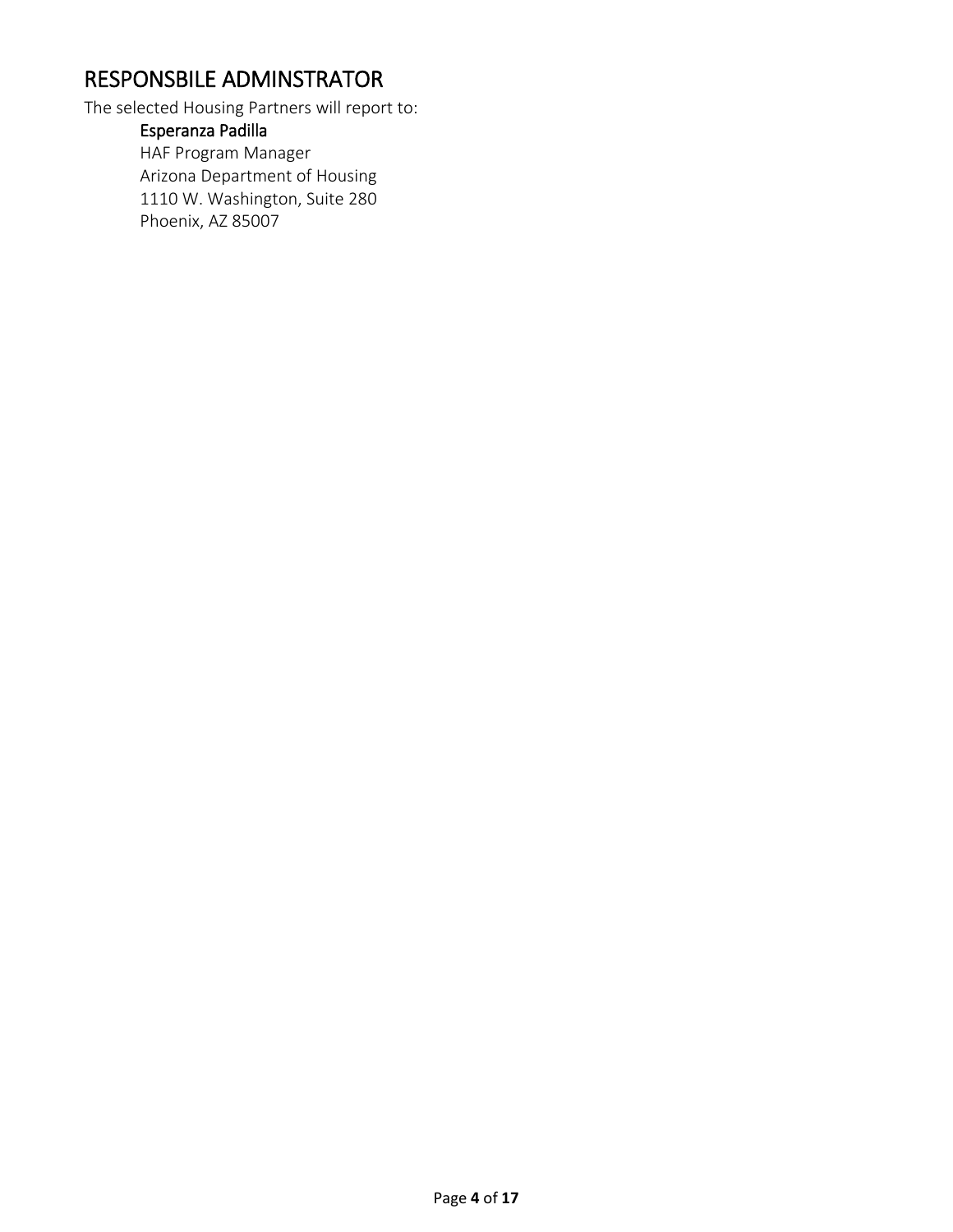# UNIFORM TERMS AND CONDITIONS

#### 1. DEFINITION OF TERMS

As used in this Solicitation and any resulting Contract, the terms listed below are defined as follows:

- 1.1. "Attachment" means any item the Solicitation requires the Offeror to submit as part of the Offer.
- 1.2. "Contract" means the combination of the Solicitation, including the Uniform and Special Instructions to Offerors, the Uniform and Special Terms and Conditions, and the Specifications and Statement or Scope of Work; the Offer and any Best and Final Offers; and any Solicitation Amendments or Contract Amendments.
- 1.3. "Contract Amendment" means a written document signed by the Procurement Officer that is issued for the purpose of making changes in the Contract.
- 1.4. "Contractor" means any person who has a Contract with the State.
- 1.5. "Days" means calendar days unless otherwise specified.
- 1.6. "Exhibit" means any item labeled as an Exhibit in the Solicitation or placed in the Exhibits section of the Solicitation.
- 1.7. "Gratuity" means a payment, loan, subscription, advance, deposit of money, services, or anything of more than nominal value, present or promised, unless consideration of substantially equal or greater value is received.
- 1.8. "Materials" means all property, including equipment, supplies, printing, insurance and leases of property but does not include land, a permanent interest in land or real property or leasing space.
- 1.9. "Procurement Officer" means the person, or his or her designee, duly authorized by the State to enter into and administer Contracts and make written determinations with respect to the Contract.
- 1.10. "Services" means the furnishing of labor, time or effort by a contractor or subcontractor which does not involve the delivery of a specific end product other than required reports and performance, but does not include employment agreements or collective bargaining agreements.
- 1.11. "Subcontract" means any Contract, express or implied, between the Contractor and another party or between a subcontractor and another party delegating or assigning, in whole or in part, the making or furnishing of any material or any service required for the performance of the Contract.
- 1.12. "State" means the State of Arizona and Department or Agency of the State that executes the Contract.
- 1.13. "State Fiscal Year" means the period beginning with July 1 and ending June 30.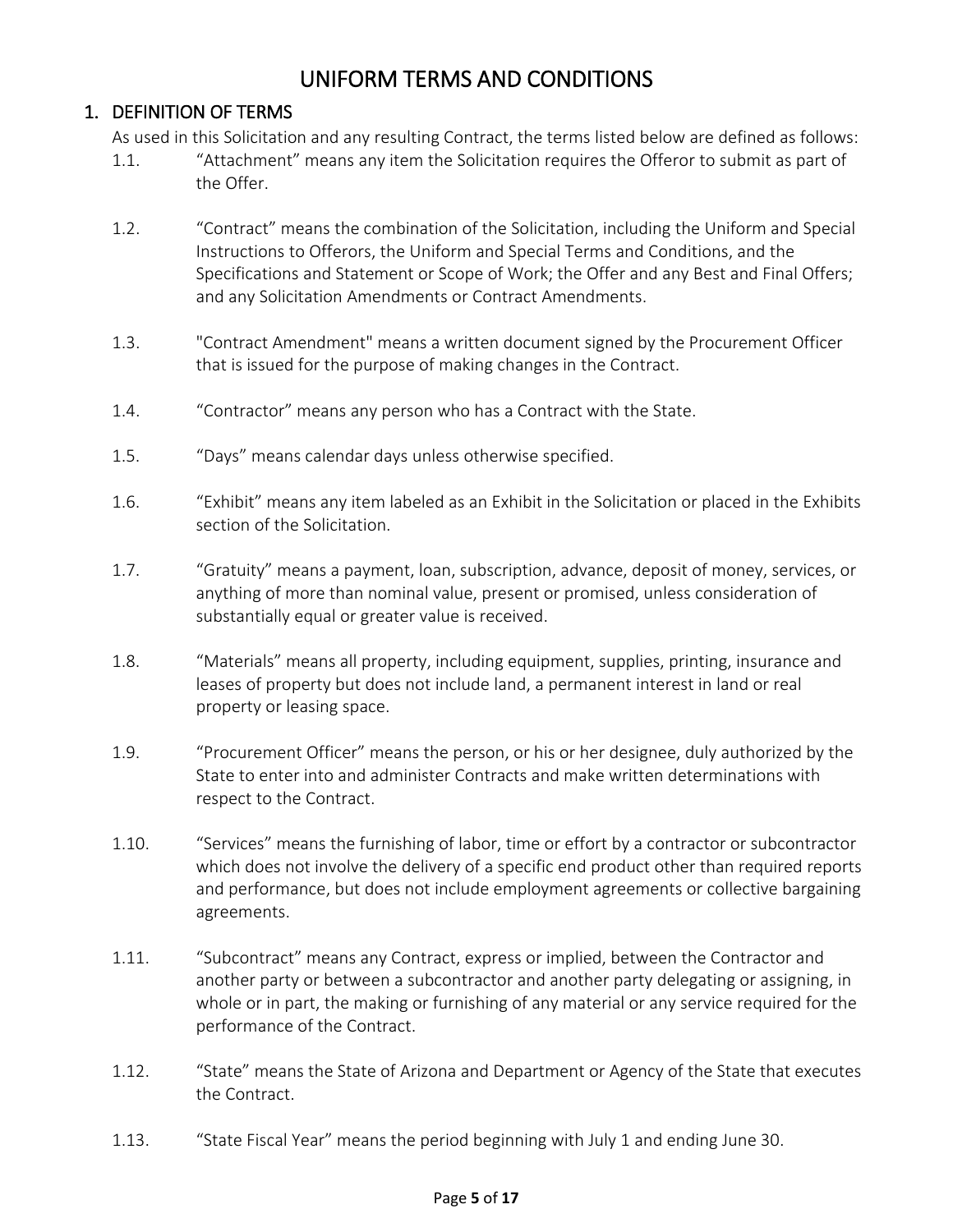#### 2. CONTRACT INTERPRETATION

- 2.1. Arizona Law. The Arizona law applies to this Contract including, where applicable, the Uniform Commercial Code as adopted by the State of Arizona and the Arizona Procurement Code, Arizona Revised Statutes (A.R.S.) Title 41, Chapter 23, and its implementing rules, Arizona Administrative Code (A.A.C.) Title 2, Chapter 7.
- 2.2. Implied Contract Terms. Each provision of law and any terms required by law to be in this Contract are a part of this Contract as if fully stated in it.
- 2.3. Contract Order of Precedence. In the event of a conflict in the provisions of the Contract, as accepted by the State and as they may be amended, the following shall prevail in the order set forth below:
- 2.3.1. Special Terms and Conditions;
- 2.3.2. Uniform Terms and Conditions;
- 2.3.3. Statement or Scope of Work;
- 2.3.4. Specifications;
- 2.3.5. Attachments;
- 2.3.6. Exhibits;
- 2.3.7. Documents referenced or included in the Solicitation.
- 2.4. Relationship of Parties. The Contractor under this Contract is an independent Contractor. Neither party to this Contract shall be deemed to be the employee or agent of the other party to the Contract.
- 2.5. Severability. The provisions of this Contract are severable. Any term or condition deemed illegal or invalid shall not affect any other term or condition of the Contract.
- 2.6. No Parole Evidence. This Contract is intended by the parties as a final and complete expression of their agreement. No course of prior dealings between the parties and no usage of the trade shall supplement or explain any terms used in this document and no other understanding either oral or in writing shall be binding.
- 2.7. No Waiver. Either party's failure to insist on strict performance of any term or condition of the Contract shall not be deemed a waiver of that term or condition even if the party accepting or acquiescing in the nonconforming performance knows of the nature of the performance and fails to object to it.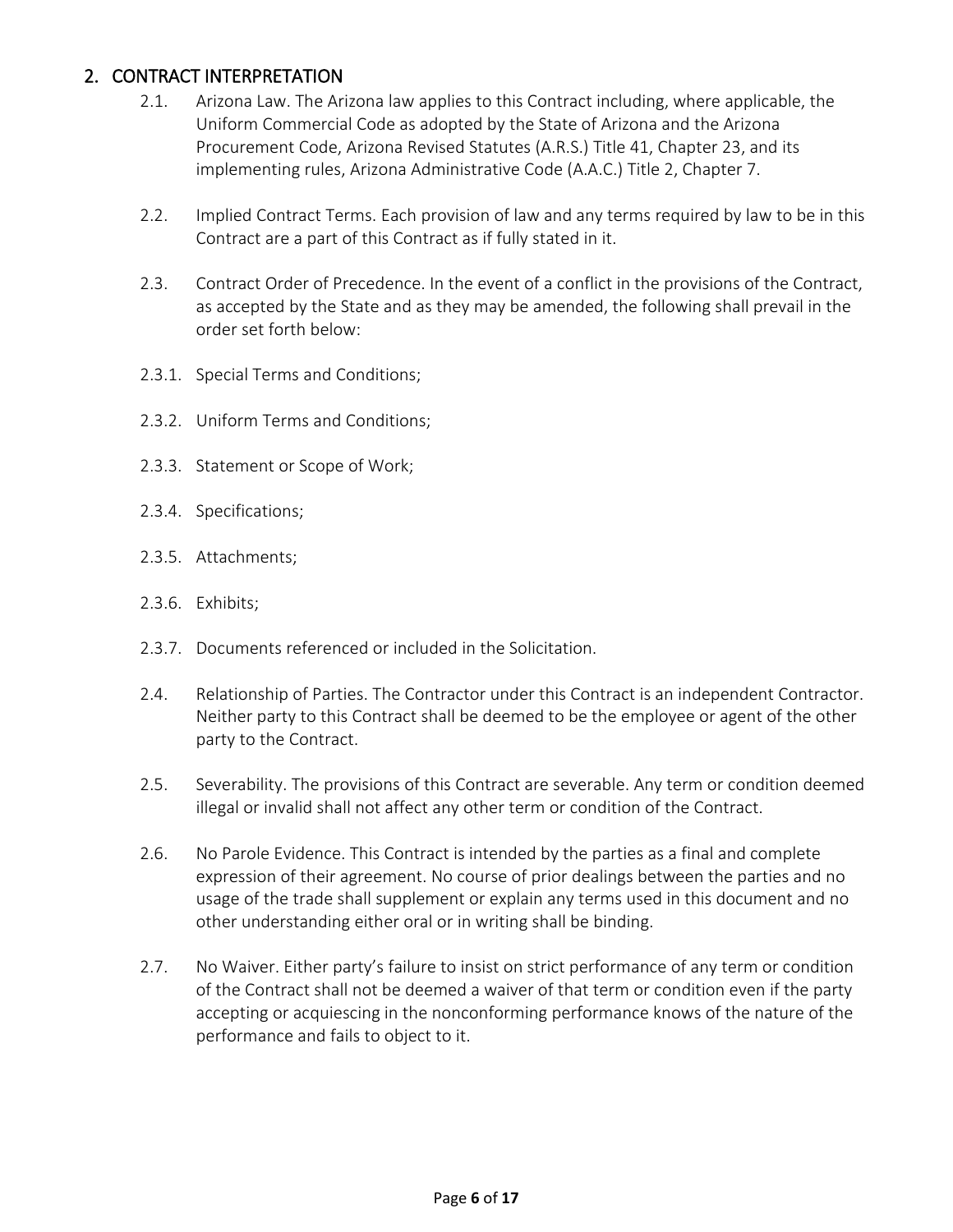#### 3. CONTRACT ADMINISTRATION AND OPERATION

- 3.1. Records. Under A.R.S. § 35-214 and § 35-215, the Contractor shall retain and shall contractually require each subcontractor to retain all data and other "records" relating to the acquisition and performance of the Contract for a period of five years after the completion of the Contract. All records shall be subject to inspection and audit by the State at reasonable times. Upon request, the Contractor shall produce a legible copy of any or all such records.
- 3.2. Non-Discrimination. The Contractor shall comply with State Executive Order No. 2009-09 and all other applicable Federal and State laws, rules and regulations, including the Americans with Disabilities Act.
- 3.3. Audit. Pursuant to ARS § 35-214, at any time during the term of this Contract and five (5) years thereafter, the Contractor's or any subcontractor's books and records shall be subject to audit by the State and, where applicable, the Federal Government, to the extent that the books and records relate to the performance of the Contract or Subcontract.
- 3.4. Facilities Inspection and Materials Testing. The Contractor agrees to permit access to its facilities, subcontractor facilities and the Contractor's processes or services, at reasonable times for inspection of the facilities or materials covered under this Contract.

The State shall also have the right to test, at its own cost, the materials to be supplied under this Contract. Neither inspection of the Contractor's facilities nor materials testing shall constitute final acceptance of the materials or services. If the State determines noncompliance of the materials, the Contractor shall be responsible for the payment of all costs incurred by the State for testing and inspection.

- 3.5. Notices. Notices to the Contractor required by this Contract shall be made by the State to the person indicated on the Offer and Acceptance form submitted by the Contractor unless otherwise stated in the Contract. Notices to the State required by the Contract shall be made by the Contractor to the Solicitation Contact Person indicated on the Solicitation cover sheet, unless otherwise stated in the Contract. An authorized Procurement Officer and an authorized Contractor representative may change their respective person to whom notice shall be given by written notice to the other and an amendment to the Contract shall not be necessary.
- 3.6. Advertising, Publishing and Promotion of Contract. The Contractor shall not use, advertise or promote information for commercial benefit concerning this Contract without the prior written approval of the Procurement Officer.
- 3.7. Property of the State. Any materials, including reports, computer programs and other deliverables, created under this Contract are the sole property of the State. The Contractor is not entitled to a patent or copyright on those materials and may not transfer the patent or copyright to anyone else. The Contractor shall not use or release these materials without the prior written consent of the State.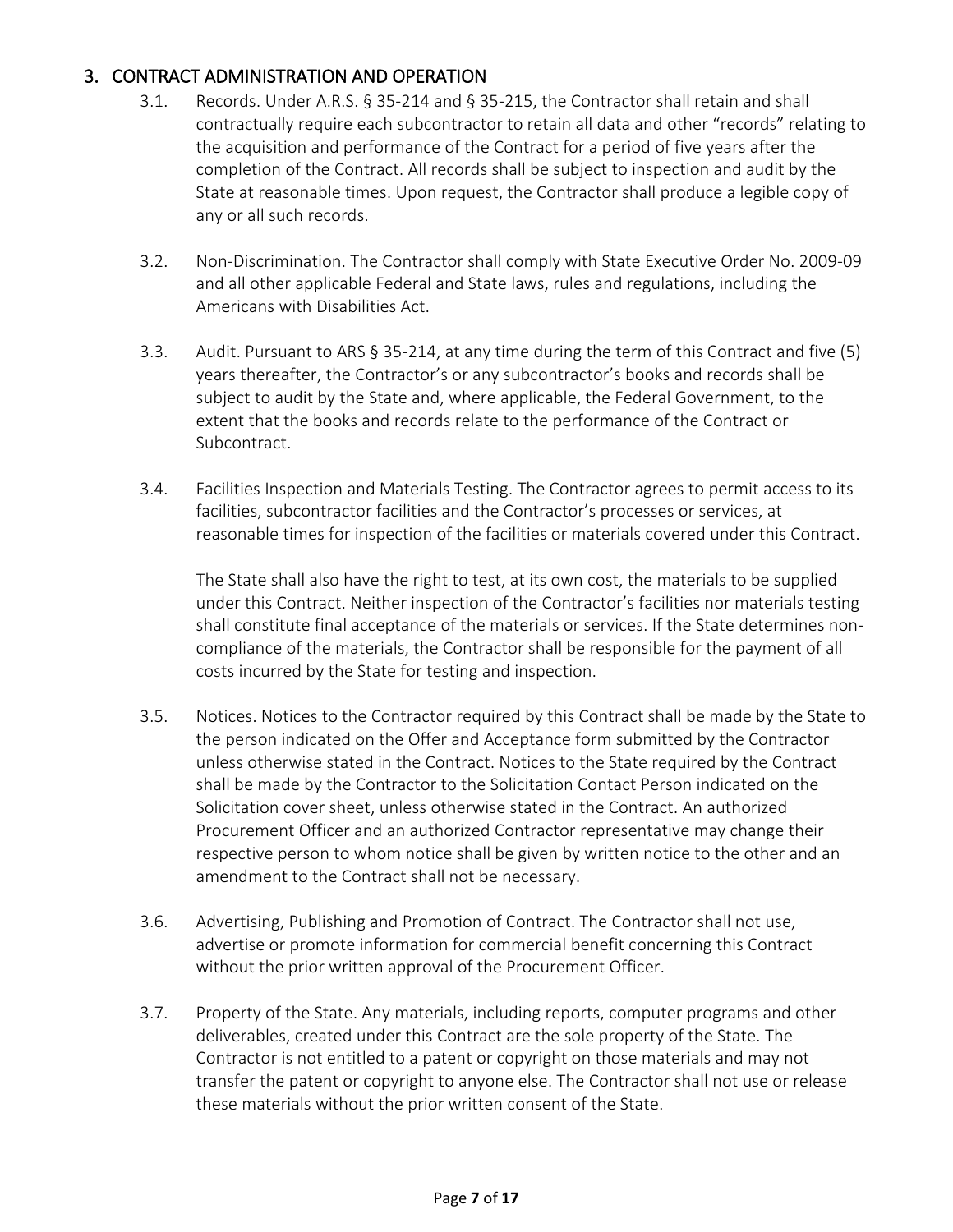- 3.8. Ownership of Intellectual Property. Any and all intellectual property, including but not limited to copyright, invention, trademark, trade name, service mark, and/or trade secrets created or conceived pursuant to or as a result of this contract and any related subcontract ("Intellectual Property"), shall be work made for hire and the State shall be considered the creator of such Intellectual Property. The agency, department, division, board or commission of the State of Arizona requesting the issuance of this contract shall own (for and on behalf of the State) the entire right, title and interest to the Intellectual Property throughout the world. Contractor shall notify the State, within thirty (30) days, of the creation of any Intellectual Property by it or its subcontractor(s). Contractor, on behalf of itself and any subcontractor(s), agrees to execute any and all document(s) necessary to assure ownership of the Intellectual Property vests in the State and shall take no affirmative actions that might have the effect of vesting all or part of the Intellectual Property in any entity other than the State. The Intellectual Property shall not be disclosed by contractor or its subcontractor(s) to any entity not the State without the express written authorization of the agency, department, division, board or commission of the State of Arizona requesting the issuance of this contract.
- 3.9. Federal Immigration and Nationality Act. The contractor shall comply with all federal, state and local immigration laws and regulations relating to the immigration status of their employees during the term of the contract. Further, the contractor shall flow down this requirement to all subcontractors utilized during the term of the contract. The State shall retain the right to perform random audits of contractor and subcontractor records or to inspect papers of any employee thereof to ensure compliance. Should the State determine that the contractor and/or any subcontractors be found noncompliant, the State may pursue all remedies allowed by law, including, but not limited to; suspension of work, termination of the contract for default and suspension and/or debarment of the contractor.
- 3.10 E-Verify Requirements. In accordance with A.R.S. § 41-4401, Contractor warrants compliance with all Federal immigration laws and regulations relating to employees and warrants its compliance with Section A.R.S. § 23-214, Subsection A.
- 3.11 Offshore Performance of Work Prohibited. Any services that are described in the specifications or scope of work that directly serve

the State of Arizona or its clients and involve access to secure or sensitive data or personal client data shall be performed within the defined territories of the United States.

Unless specifically stated otherwise in the specifications, this paragraph does not apply to indirect or 'overhead' services, redundant back-up services or services that are incidental to the performance of the contract. This provision applies to work performed by subcontractors at all tiers.

#### 4. COSTS AND PAYMENTS

4.1. Payments. Payments shall comply with the requirements of A.R.S. Titles 35 and 41, Net 30 days. Upon receipt and acceptance of goods or services, the Contractor shall submit a complete and accurate invoice for payment from the State within thirty (30) days.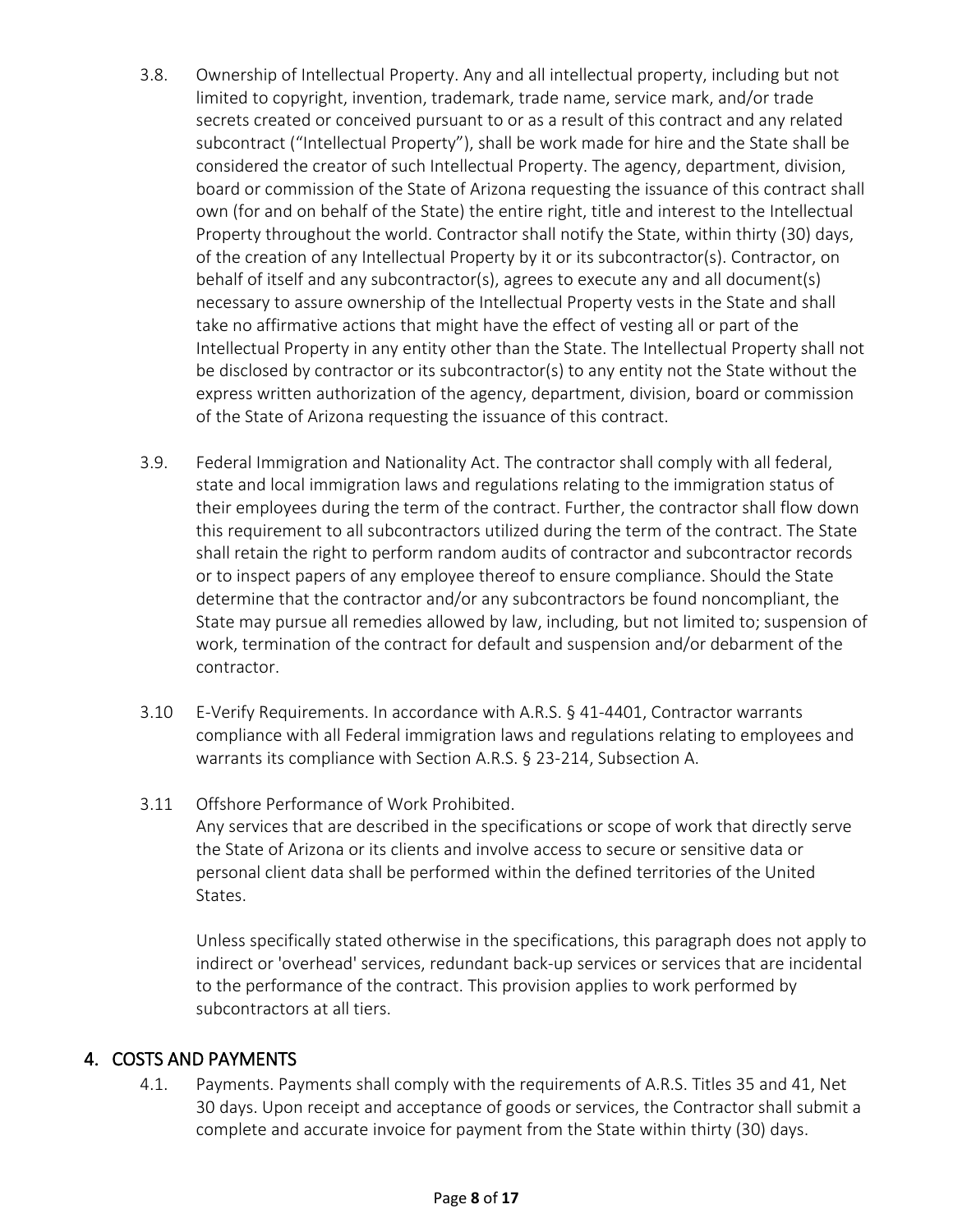- 4.2. Delivery. Unless stated otherwise in the Contract, all prices shall be F.O.B. Destination and shall include all freight delivery and unloading at the destination.
- 4.3. Applicable Taxes.
	- 4.3.1. Payment of Taxes. The Contractor shall be responsible for paying all applicable taxes.
	- 4.3.2. State and Local Transaction Privilege Taxes. The State of Arizona is subject to all applicable state and local transaction privilege taxes. Transaction privilege taxes apply to the sale and are the responsibility of the seller to remit. Failure to collect such taxes from the buyer does not relieve the seller from its obligation to remit taxes.
	- 4.3.3. Tax Indemnification. Contractor and all subcontractors shall pay all Federal, state and local taxes applicable to its operation and any persons employed by the Contractor. Contractor shall, and require all subcontractors to hold the State harmless from any responsibility for taxes, damages and interest, if applicable, contributions required under Federal, and/or state and local laws and regulations and any other costs including transaction privilege taxes, unemployment compensation insurance, Social Security and Worker's Compensation.
	- 4.3.4. IRS W9 Form. In order to receive payment the Contractor shall have a current .R.S. W9 Form on file with the State of Arizona, unless not required by law.
- 4.4. Availability of Funds for the Next State fiscal year. Funds may not presently be available for performance under this Contract beyond the current state fiscal year. No legal liability on the part of the State for any payment may arise under this Contract beyond the current state fiscal year until funds are made available for performance of this Contract.
- 4.5. Availability of Funds for the current State fiscal year. Should the State Legislature enter back into session and reduce the appropriations or for any reason and these goods or services are not funded, the State may take any of the following actions: 4.5.1. Accept a decrease in price offered by the contractor;
	- 4.5.2. Cancel the Contract; or
	- 4.5.3. Cancel the contract and re-solicit the requirements.

#### 5. CONTRACT CHANGES

5.1. Amendments. This Contract is issued under the authority of the Procurement Officer who signed this Contract. The Contract may be modified only through a Contract Amendment within the scope of the Contract. Changes to the Contract, including the addition of work or materials, the revision of payment terms, or the substitution of work or materials, directed by a person who is not specifically authorized by the procurement officer in writing or made unilaterally by the Contractor are violations of the Contract and of applicable law.

Such changes, including unauthorized written Contract Amendments shall be void and without effect, and the Contractor shall not be entitled to any claim under this Contract based on those changes.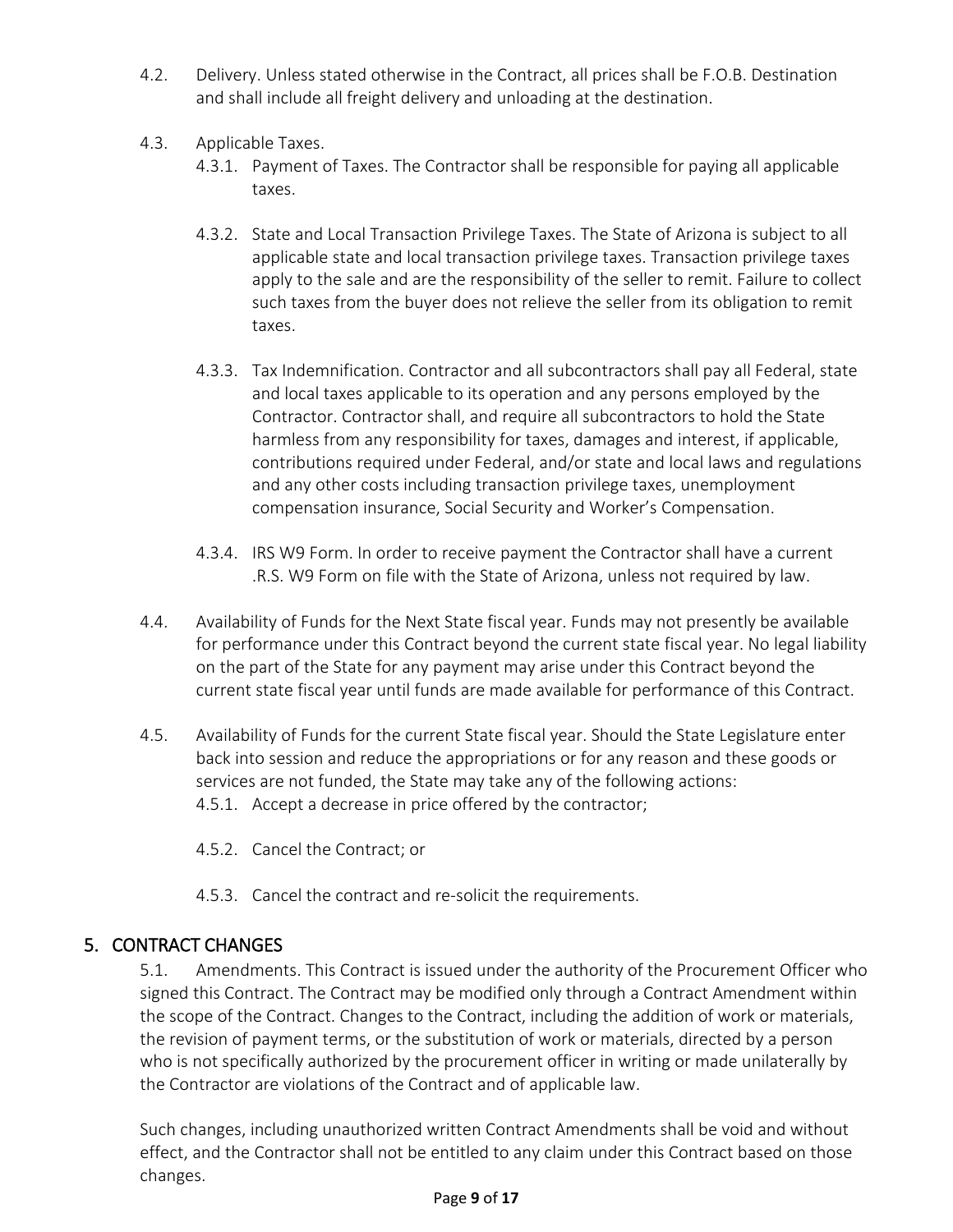5.2. Subcontracts. The Contractor shall not enter into any Subcontract under this Contract for the performance of this contract without the advance written approval of the Procurement Officer. The Contractor shall clearly list any proposed subcontractors and the subcontractor's proposed responsibilities. The Subcontract shall incorporate by reference the terms and conditions of this Contract.

5.3. Assignment and Delegation. The Contractor shall not assign any right nor delegate any duty under this Contract without the prior written approval of the Procurement Officer. The State shall not unreasonably withhold approval.

#### 6. RISK AND LIABILITY

- 6.1. Risk of Loss: The Contractor shall bear all loss of conforming material covered under this Contract until received by authorized personnel at the location designated in the purchase order or Contract. Mere receipt does not constitute final acceptance. The risk of loss for nonconforming materials shall remain with the Contractor regardless of receipt.
- 6.2. Indemnification
	- 6.2.1. Contractor/Vendor Indemnification (Not Public Agency) The parties to this contract agree that the State of Arizona, its departments, agencies, boards and commissions shall be indemnified and held harmless by the contractor for the vicarious liability of the State as a result of entering into this contract. However, the parties further agree that the State of Arizona, its departments, agencies, boards and commissions shall be responsible for its own negligence. Each party to this contract is responsible for its own negligence.
	- 6.2.2. Public Agency Language Only Each party (as 'indemnitor') agrees to indemnify, defend, and hold harmless the other party (as 'indemnitee') from and against any and all claims, losses, liability, costs, or expenses (including reasonable attorney's fees) (hereinafter collectively referred to as 'claims') arising out of bodily injury of any person (including death) or property damage but only to the extent that such claims which result in vicarious/derivative liability to the indemnitee, are caused by the act, omission, negligence, misconduct, or other fault of the indemnitor, its officers, officials, agents, employees, or volunteers."
- 6.3. Indemnification Patent and Copyright. The Contractor shall indemnify and hold harmless the State against any liability, including costs and expenses, for infringement of any patent, trademark or copyright arising out of Contract performance or use by the State of materials furnished or work performed under this Contract. The State shall reasonably notify the Contractor of any claim for which it may be liable under this paragraph. If the contractor is insured pursuant to A.R.S. § 41-621 and § 35-154, this section shall not apply.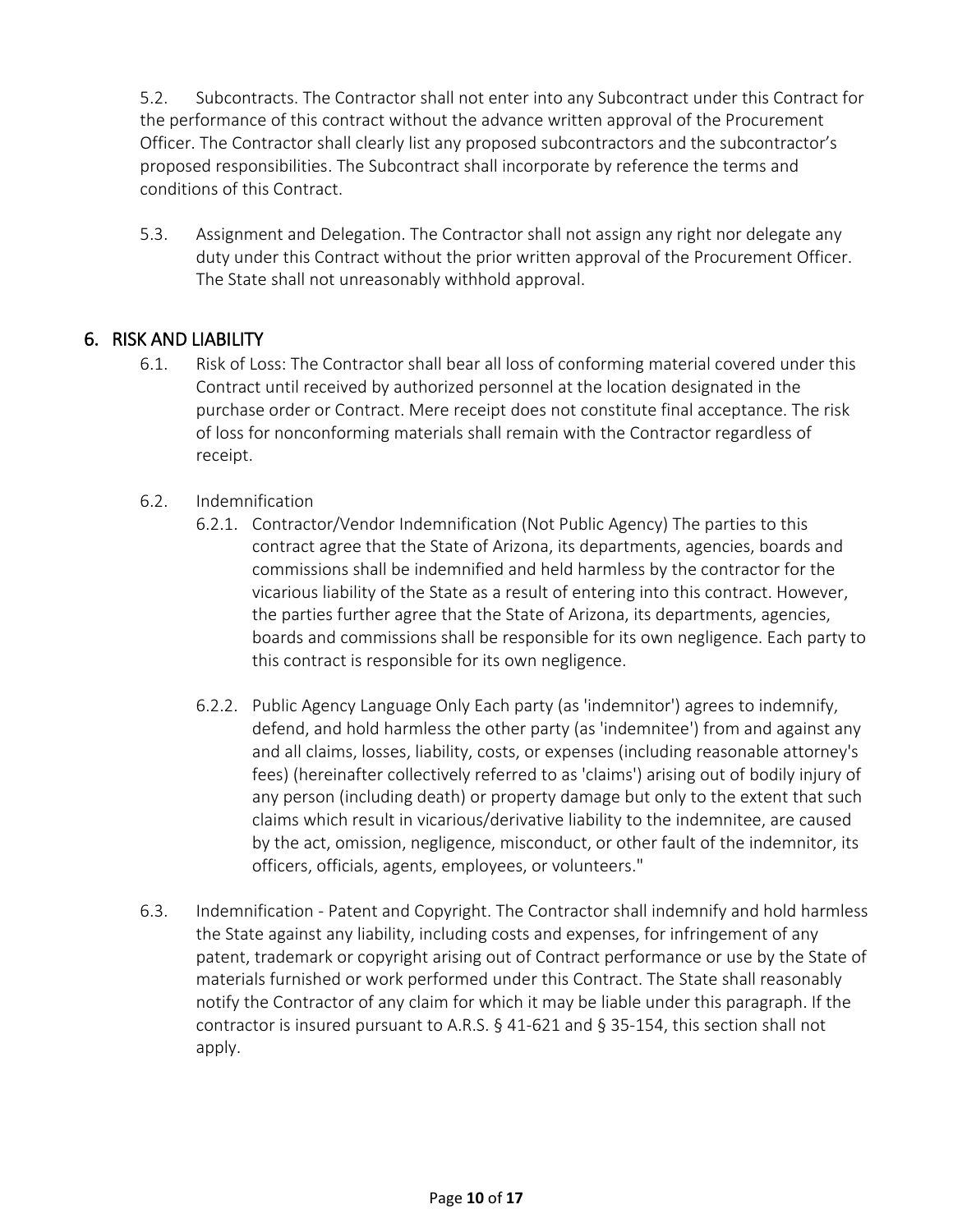- 6.4. Force Majeure.
	- 6.4.1 Except for payment of sums due, neither party shall be liable to the other nor deemed in default under this Contract if and to the extent that such party's performance of this Contract is prevented by reason of force majeure. The term "force majeure" means an occurrence that is beyond the control of the party affected and occurs without its fault or negligence. Without limiting the foregoing, force majeure includes acts of God; acts of the public enemy; war; riots; strikes; mobilization; labor disputes; civil disorders; fire; flood; lockouts; injunctions- intervention-acts; or failures or refusals to act by government authority; and other similar occurrences beyond the control of the party declaring force majeure which such party is unable to prevent by exercising reasonable diligence.
	- 6.4.2. Force Majeure shall not include the following occurrences:
		- 6.4.2.1. Late delivery of equipment or materials caused by congestion at a manufacturer's plant or elsewhere, or an oversold condition of the market;
		- 6.4.2.2. Late performance by a subcontractor unless the delay arises out of a force majeure occurrence in accordance with this force majeure term and condition; or
		- 6.4.2.3. Inability of either the Contractor or any subcontractor to acquire or maintain any required insurance, bonds, licenses or permits.
	- 6.4.3. If either party is delayed at any time in the progress of the work by force majeure, the delayed party shall notify the other party in writing of such delay, as soon as is practicable and no later than the following working day, of the commencement thereof and shall specify the causes of such delay in such notice. Such notice shall be delivered or mailed certified-return receipt and shall make a specific reference to this article, thereby invoking its provisions. The delayed party shall cause such delay to cease as soon as practicable and shall notify the other party in writing when it has done so. The time of completion shall be extended by Contract Amendment for a period of time equal to the time that results or effects of such delay prevent the delayed party from performing in accordance with this Contract.
	- 6.4.4. Any delay or failure in performance by either party hereto shall not constitute default hereunder or give rise to any claim for damages or loss of anticipated profits if, and to the extent that such delay or failure is caused by force majeure.
- 6.5. Third Party Antitrust Violations. The Contractor assigns to the State any claim for overcharges resulting from antitrust violations to the extent that those violations concern materials or services supplied by third parties to the Contractor, toward fulfillment of this Contract.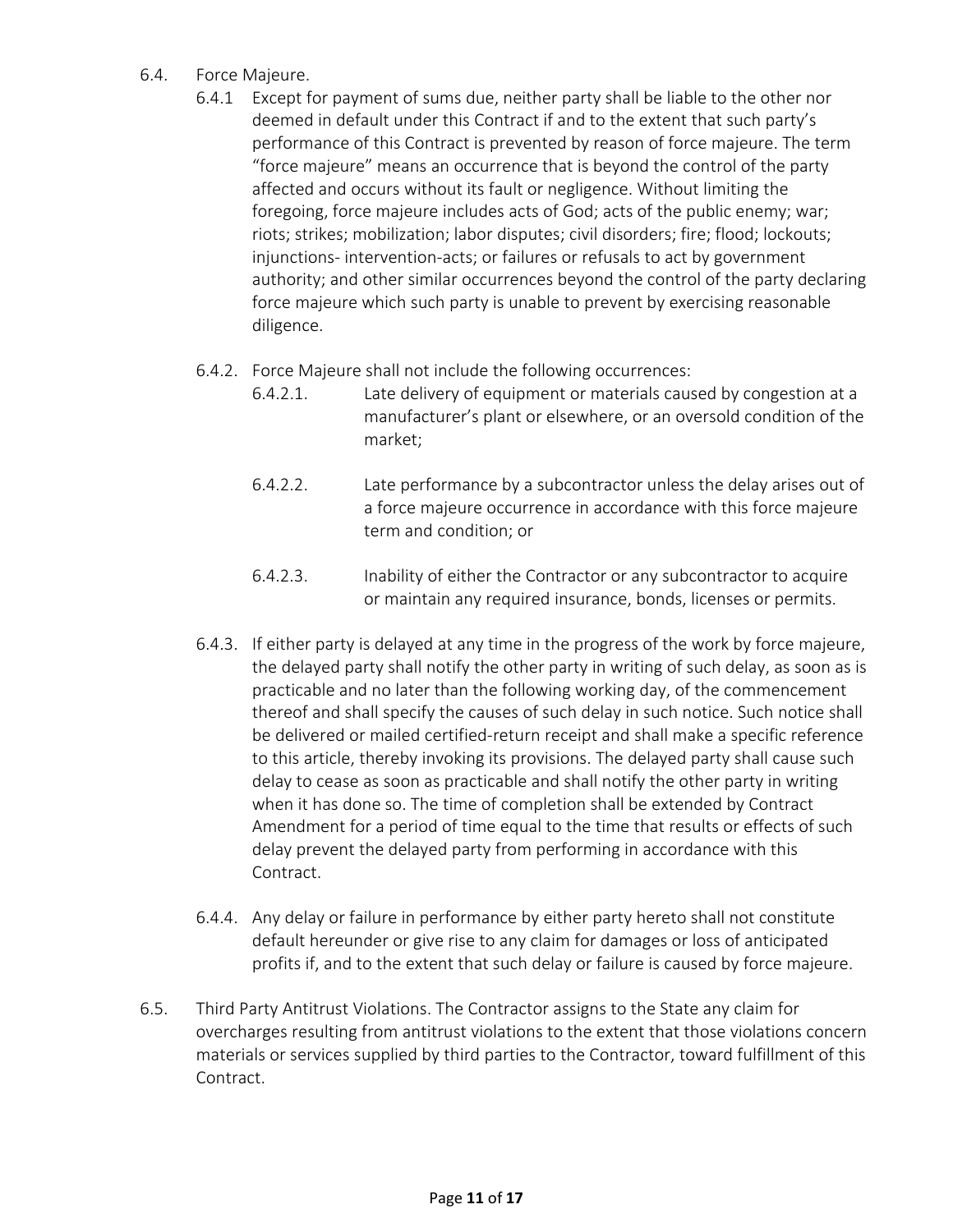#### 7. WARRANTIES

- 7.1. Liens. The Contractor warrants that the materials supplied under this Contract are free of liens and shall remain free of liens.
- 7.2. Quality. Unless otherwise modified elsewhere in these terms and conditions, the Contractor warrants that, for one year after acceptance by the State of the materials, they shall be:
	- 7.2.1. Of a quality to pass without objection in the trade under the Contract description;
	- 7.2.2. Fit for the intended purposes for which the materials are used;
	- 7.2.3. Within the variations permitted by the Contract and are of even kind, quantity, and quality within each unit and among all units;
	- 7.2.4. Adequately contained, packaged and marked as the Contract may require; and
	- 7.2.5. Conform to the written promises or affirmations of fact made by the Contractor.
- 7.3. Fitness. The Contractor warrants that any material supplied to the State shall fully conform to all requirements of the Contract and all representations of the Contractor, and shall be fit for all purposes and uses required by the Contract.
- 7.4. Inspection/Testing. The warranties set forth in subparagraphs 7.1 through 7.3 of this paragraph are not affected by inspection or testing of or payment for the materials by the State.
- 7.5. Compliance With Applicable Laws. The materials and services supplied under this Contract shall comply with all applicable Federal, state and local laws, and the Contractor shall maintain all applicable license and permit requirements.
- 7.6. Survival of Rights and Obligations after Contract Expiration or Termination.
	- 7.6.1. Contractor's Representations and Warranties. All representations and warranties made by the Contractor under this Contract shall survive the expiration or termination hereof. In addition, the parties hereto acknowledge that pursuant to A.R.S. § 12-510, except as provided in A.R.S. § 12-529, the State is not subject to or barred by any limitations of actions prescribed in A.R.S., Title 12, Chapter 5.
	- 7.6.2. Purchase Orders. The Contractor shall, in accordance with all terms and conditions of the Contract, fully perform and shall be obligated to comply with all purchase orders received by the Contractor prior to the expiration or termination hereof, unless otherwise directed in writing by the Procurement Officer, including, without limitation, all purchase orders received prior to but not fully performed and satisfied at the expiration or termination of this Contract.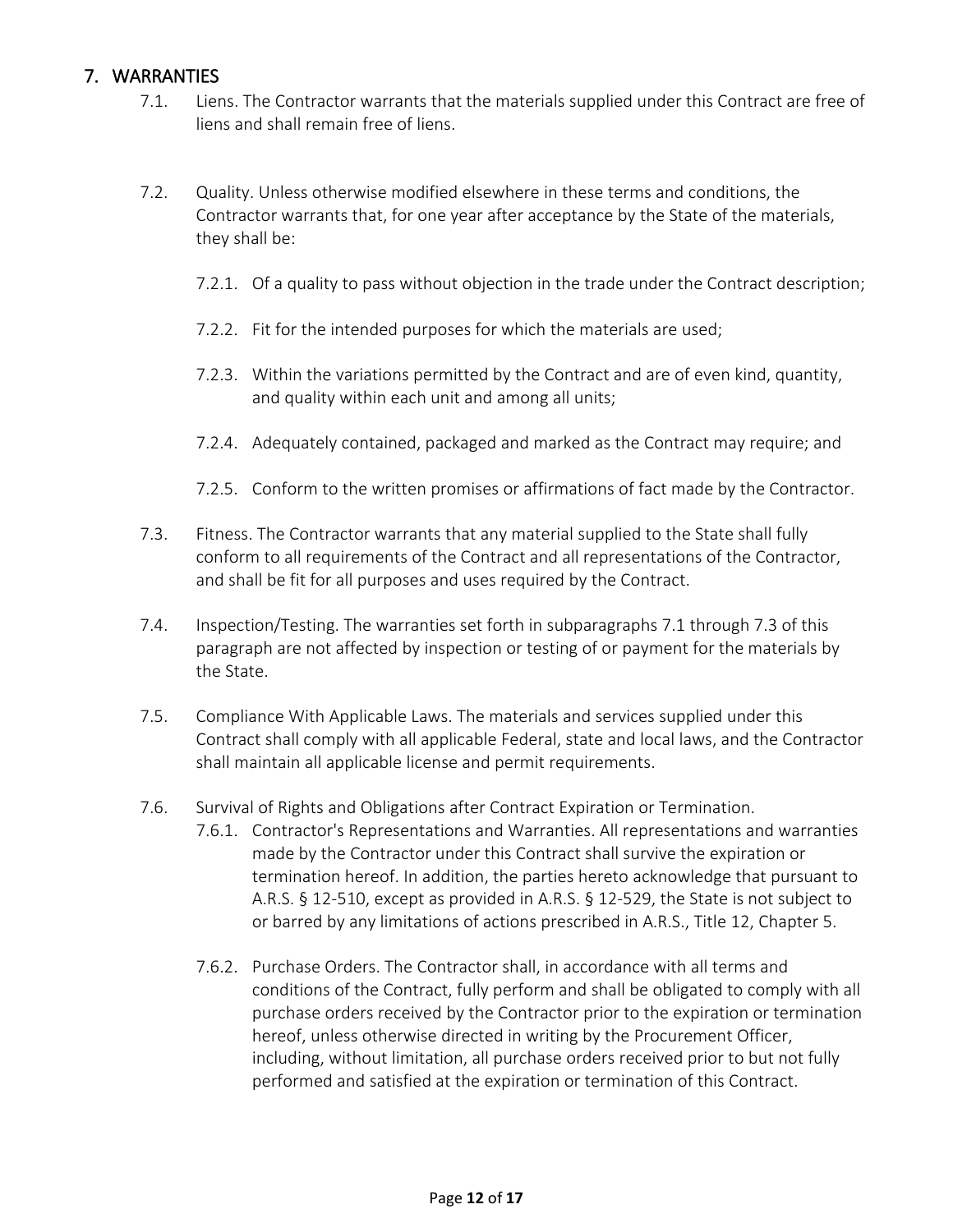#### 8. STATE'S CONTRACTUAL REMEDIES

- 8.1. Right to Assurance. If the State in good faith has reason to believe that the Contractor does not intend to, or is unable to perform or continue performing under this Contract, the Procurement Officer may demand in writing that the Contractor give a written assurance of intent to perform. Failure by the Contractor to provide written assurance within the number of Days specified in the demand may, at the State's option, be the basis for terminating the Contract under the Uniform Terms and Conditions or other rights and remedies available by law or provided by the contract.
- 8.2. Stop Work Order.
	- 8.2.1. The State may, at any time, by written order to the Contractor, require the Contractor to stop all or any part, of the work called for by this Contract for period(s) of days indicated by the State after the order is delivered to the Contractor. The order shall be specifically identified as a stop work order issued under this clause. Upon receipt of the order, the Contractor shall immediately comply with its terms and take all reasonable steps to minimize the incurrence of costs allocable to the work covered by the order during the period of work stoppage.
	- 8.2.2. If a stop work order issued under this clause is canceled or the period of the order or any extension expires, the Contractor shall resume work. The Procurement Officer shall make an equitable adjustment in the delivery schedule or Contract price, or both, and the Contract shall be amended in writing accordingly.
- 8.3. Non-exclusive Remedies. The rights and the remedies of the State under this Contract are not exclusive.
- 8.4. Nonconforming Tender. Materials or services supplied under this Contract shall fully comply with the Contract. The delivery of materials or services or a portion of the materials or services that do not fully comply constitutes a breach of contract. On delivery of nonconforming materials or services, the State may terminate the Contract for default under applicable termination clauses in the Contract, exercise any of its rights and remedies under the Uniform Commercial Code, or pursue any other right or remedy available to it.
- 8.5. Right of Offset. The State shall be entitled to offset against any sums due the Contractor, any expenses or costs incurred by the State, or damages assessed by the State concerning the Contractor's non-conforming performance or failure to perform the Contract, including expenses, costs and damages described in the Uniform Terms and Conditions.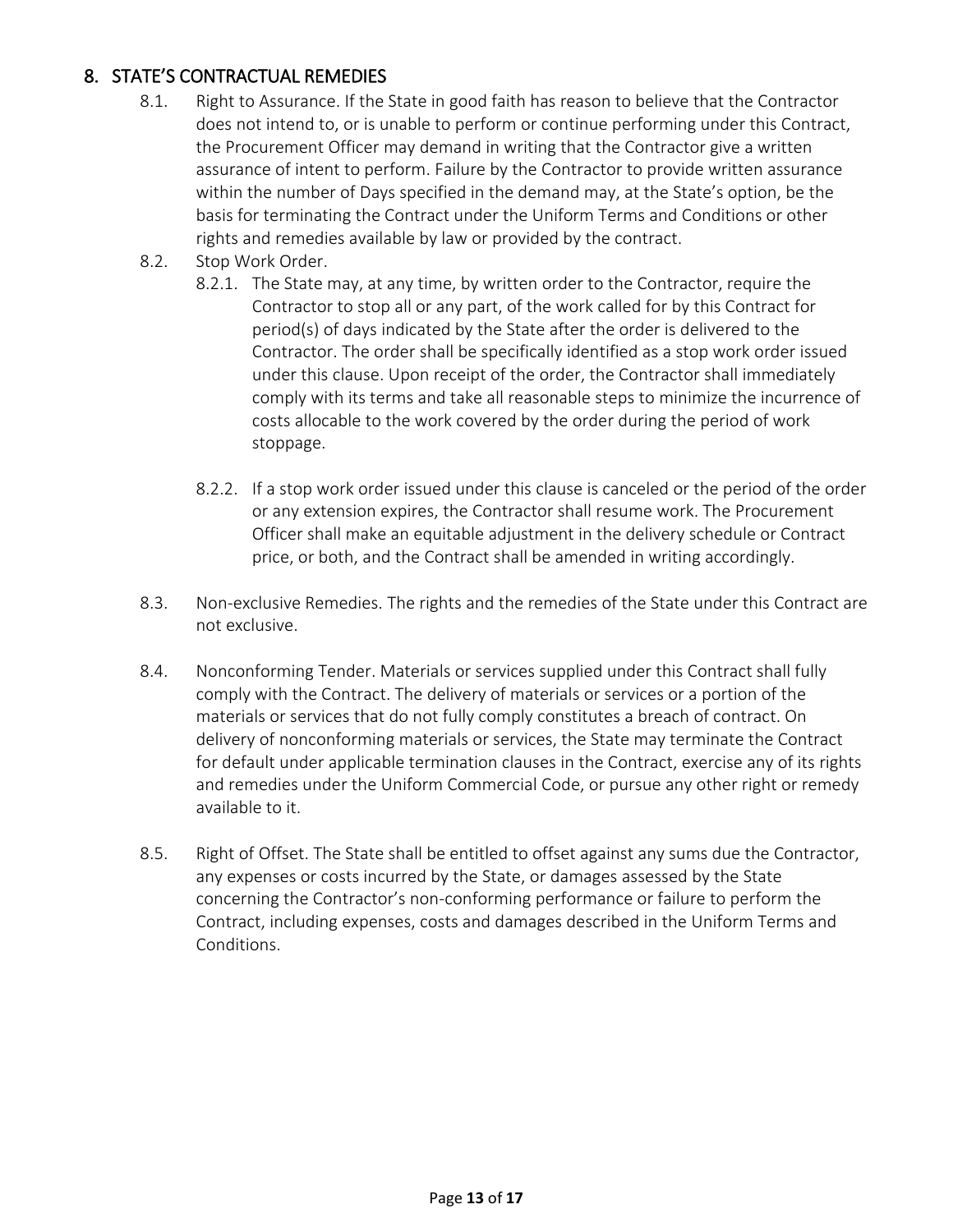#### 9. CONTRACT TERMINATION

- 9.1. Cancellation for Conflict of Interest. Pursuant to A.R.S. § 38-511, the State may cancel this Contract within three (3) years after Contract execution without penalty or further obligation if any person significantly involved in initiating, negotiating, securing, drafting or creating the Contract on behalf of the State is or becomes at any time while the Contract or an extension of the Contract is in effect an employee of or a consultant to any other party to this Contract with respect to the subject matter of the Contract. The cancellation shall be effective when the Contractor receives written notice of the cancellation unless the notice specifies a later time. If the Contractor is a political subdivision of the State, it may also cancel this Contract as provided in A.R.S. § 38-511.
- 9.2. Gratuities. The State may, by written notice, terminate this Contract, in whole or in part, if the State determines that employment or a Gratuity was offered or made by the Contractor or a representative of the Contractor to any officer or employee of the State for the purpose of influencing the outcome of the procurement or securing the Contract, an amendment to the Contract, or favorable treatment concerning the Contract, including the making of any determination or decision about contract performance. The State, in addition to any other rights or remedies, shall be entitled to recover exemplary damages in the amount of three times the value of the Gratuity offered by the Contractor.
- 9.3. Suspension or Debarment. The State may, by written notice to the Contractor, immediately terminate this Contract if the State determines that the Contractor has been debarred, suspended or otherwise lawfully prohibited from participating in any public procurement activity, including but not limited to, being disapproved as a subcontractor of any public procurement unit or other governmental body. Submittal of an offer or execution of a contract shall attest that the contractor is not currently suspended or debarred. If the contractor becomes suspended or debarred, the contractor shall immediately notify the State.
- 9.4. Termination for Convenience. The State reserves the right to terminate the Contract, in whole or in part at any time when in the best interest of the State, without penalty or recourse. Upon receipt of the written notice, the Contractor shall stop all work, as directed in the notice, notify all subcontractors of the effective date of the termination and minimize all further costs to the State. In the event of termination under this paragraph, all documents, data and reports prepared by the Contractor under the Contract shall become the property of and be delivered to the State upon demand. The Contractor shall be entitled to receive just and equitable compensation for work in progress, work completed and materials accepted before the effective date of the termination. The cost principles and procedures provided in A.A.C. R2-7-701 shall apply.
- 9.5. Termination for Default.
	- 9.5.1. In addition to the rights reserved in the contract, the State may terminate the Contract in whole or in part due to the failure of the Contractor to comply with any term or condition of the Contract, to acquire and maintain all required insurance policies, bonds, licenses and permits, or to make satisfactory progress in performing the Contract. The Procurement Officer shall provide written notice of the termination and the reasons for it to the Contractor.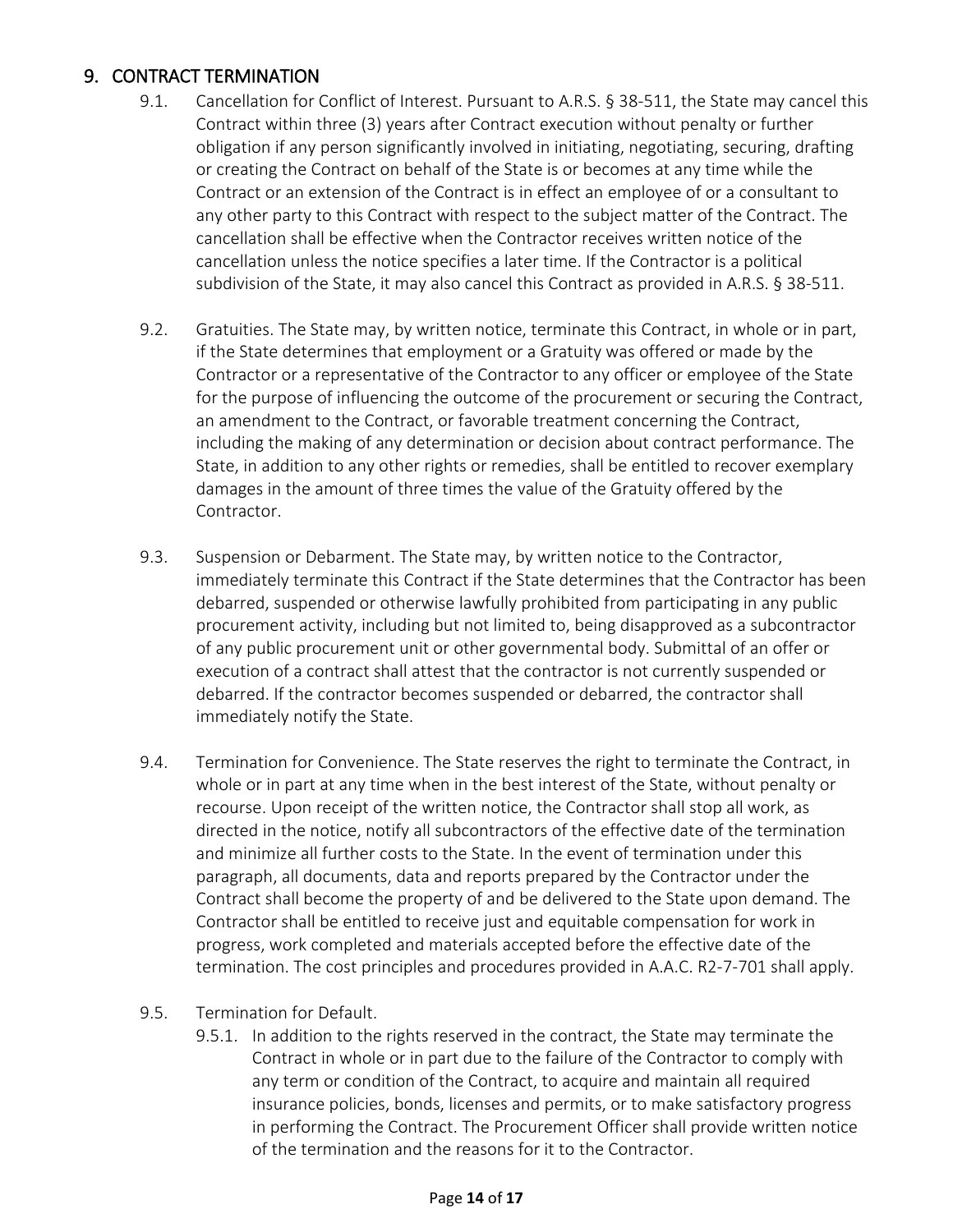9.5.2. Upon termination under this paragraph, all goods, materials, documents, data and reports prepared by the Contractor under the Contract shall become the property of and be delivered to the State on demand.

9.5.3. The State may, upon termination of this Contract, procure, on terms and in the manner that it deems appropriate, materials or services to replace those under this Contract. The Contractor shall be liable to the State for any excess costs incurred by the State in procuring materials or services in substitution for those due from the Contractor.

9.6. Continuation of Performance Through Termination. The Contractor shall continue to perform, in accordance with the requirements of the Contract, up to the date of termination, as directed in the termination notice.

#### 10. CONTRACT TERMS

All contract claims or controversies under this Contract shall be resolved according to A.R.S. Title 41, Chapter 23, Article 9, and rules adopted thereunder.

#### 11. ARBRITRATION

The parties to this Contract agree to resolve all disputes arising out of or relating to this contract through arbitration, after exhausting applicable administrative review, to the extent required by A.R.S. § 12-1518, except as may be required by other applicable statutes (Title 41).

#### 12. COMMENTS WELCOME

The State Procurement Office periodically reviews the Uniform Terms and Conditions and welcomes any comments you may have. Please submit your comments to: State Procurement Administrator, State Procurement Office, 100 North 15th Avenue, Suite 201, Phoenix, Arizona, 85007.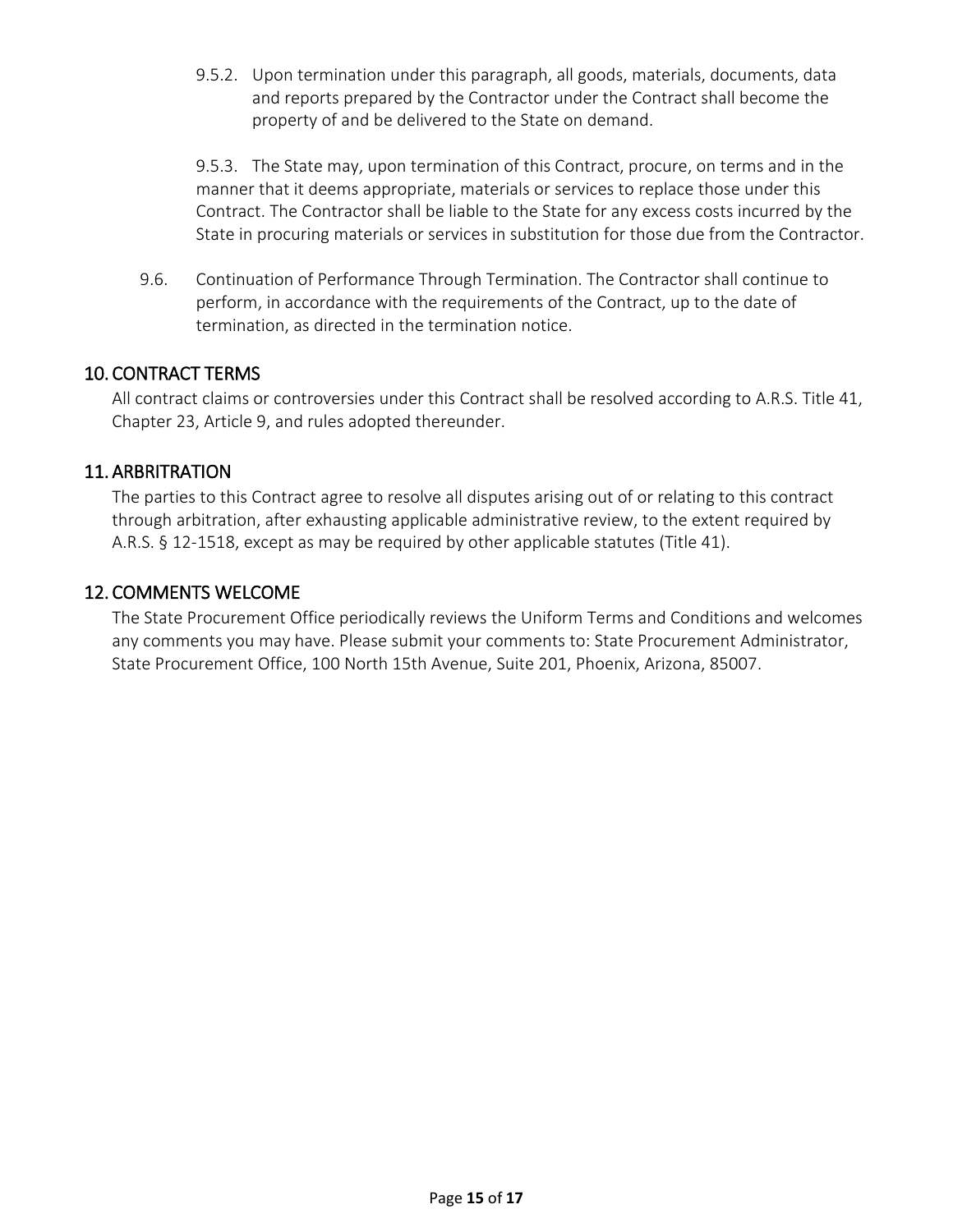# SPECIAL INSTRUCTIONS TO OFFERORS

### 1. OFFEROR'S CONTACTS

- A. All questions regarding this Request for Proposal, including technical specifications, proposal process, etc., must be directed to Lori Moreno, Procurement Administrator, at RFPInquiries@azhousing.gov.
- B. Offerors may not contact any other employees of ADOH concerning this procurement while the proposal and evaluation are in process.

### 2. EVALUATION CRITERIA

Evaluation criteria are listed in relative order of importance. The award will be made to the responsible Offeror(s), with a limit of seven (7), whose proposal is determined to be most advantageous to ADOH based upon the following criteria:

- A. Experience and Reliability 70%
- B. Method of Approach/Oversight 30%

#### 3. PROPOSAL FORMAT

Responses must be electronically submitted to the ADOH Procurement Portal at https://housing.az.gov/rfp. The submission should be in sequence and related to the RFQ. ADOH will not provide any reimbursement for the cost of developing or presenting proposals in response to this RFQ. Failure to include the requested information may have a negative impact on the evaluation of the Offeror's proposal. The proposal should include at least the following information:

#### A.1 Experience and Reliability of the Offeror

- A.1.1. Experience and reliability of the Offeror or Offeror's organization is considered in the evaluation process. Therefore, the Offeror is advised to submit any information that documents successful and reliable experience in past performances, especially those performances related to the requirements of this RFQ.
- A.1.2. Information on the Offeror's related experience. This should include specific information on the type of services provided and on the dates of performance.
- A.1.3. A list of references. References should be verifiable and should be able to comment on the Offeror's related experience. The Offeror should submit three (3) similar type professional service references.
- A.1.4. The proposal may include any additional information that reflects on the Offeror's ability to perform the required services, including, but not limited to, HUD certification for Mortgage Foreclosure Counseling.
- B.1 Experience and Reliability of Offeror's Key Personnel
	- B.1.1. The Offeror should provide an organizational chart showing the staffing and lines of authority for any key personnel to be used in the project.
	- B.1.2. The Offeror should provide a resume and data related to previous work assignments as they relate to this RFQ for any key personnel to be assigned to the project.
	- B.1.3. The Offeror should reflect the relationship between specific key personnel for which resumes have been submitted and the specific tasks or assignments proposed in the method to accomplish the Scope of Work.